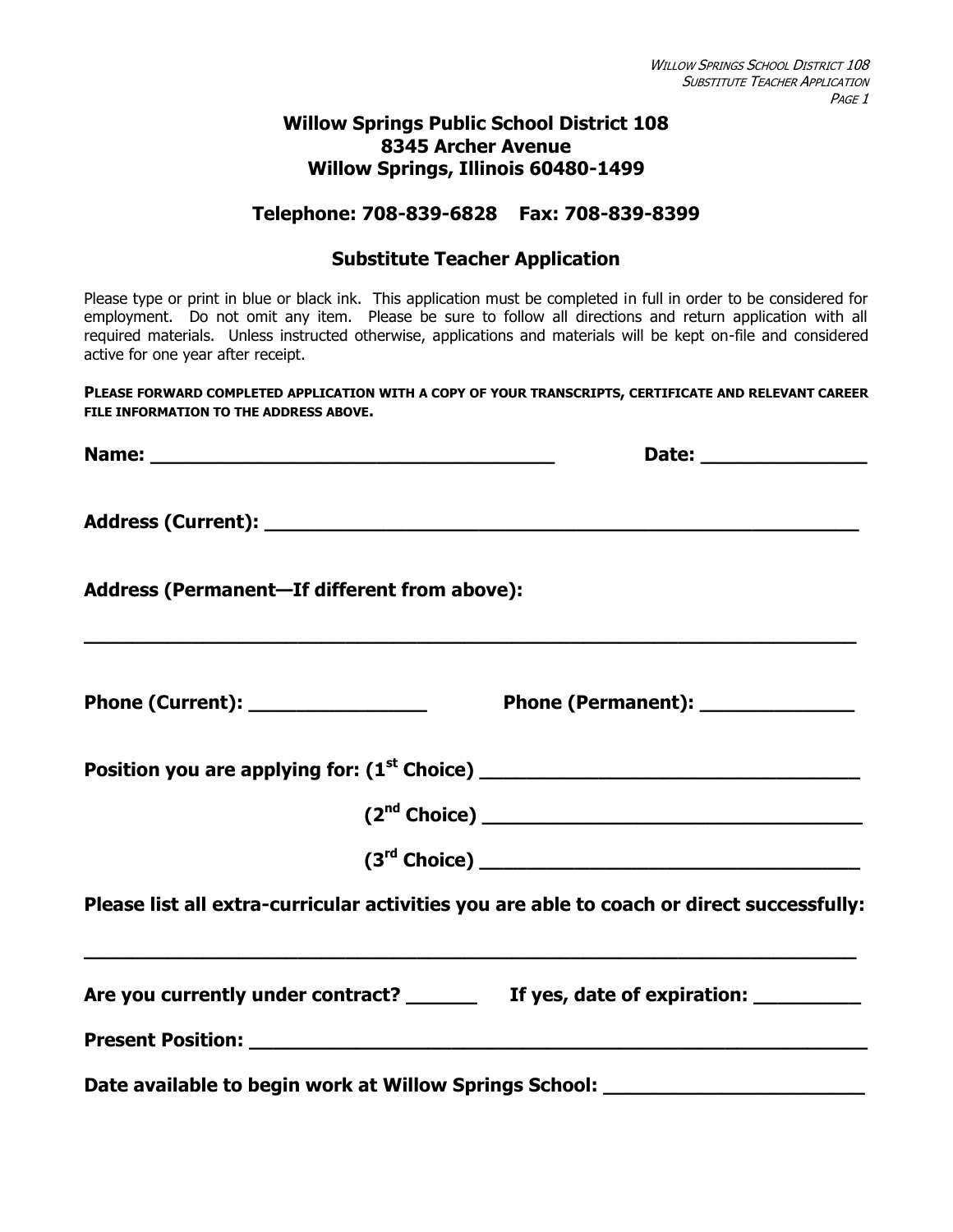### **Professional Preparation**

Starting with your most recent degree earned, list in order the colleges and universities you have attended.

|            | <b>Institution and Location</b>               | <b>Major/Minor</b> | <b>Degree</b> | <b>Grad. Date</b> | G.P.A. |
|------------|-----------------------------------------------|--------------------|---------------|-------------------|--------|
| Graduate:  |                                               |                    |               |                   |        |
|            |                                               |                    |               |                   |        |
| Undergrad: | <u> 1980 - Andrea Andrew Maria (h. 1980).</u> |                    |               |                   |        |
|            |                                               |                    |               |                   |        |

## **Professional Education Experience**

Starting with your most recent experience first, list in order the education-related positions (i.e. substitute, student teaching, summer camp, coaching or related instructional positions) you have held.

| . .                        | . .               | . .              | . .             | <b>Month/Year</b> |    |
|----------------------------|-------------------|------------------|-----------------|-------------------|----|
| <b>School and Location</b> | <b>Supervisor</b> | <b>Telephone</b> | <b>Position</b> | <b>From</b>       | To |
|                            |                   |                  |                 |                   |    |
|                            |                   |                  |                 |                   |    |
|                            |                   |                  |                 |                   |    |
|                            |                   |                  |                 |                   |    |
|                            |                   |                  |                 |                   |    |
|                            |                   |                  |                 |                   |    |

### **Professional Experience**

Starting with your most recent experience first, list in order any work experience you have held.

| ້<br>$\overline{\phantom{a}}$    |                          | . .                 | $\mathbf{r}$    |             | Month/Year |  |
|----------------------------------|--------------------------|---------------------|-----------------|-------------|------------|--|
| <b>Name and Location</b>         | <b>Supervisor</b>        | <b>Telephone</b>    | <b>Position</b> | <b>From</b> | To         |  |
|                                  |                          |                     |                 |             |            |  |
|                                  |                          |                     |                 |             |            |  |
|                                  |                          |                     |                 |             |            |  |
|                                  |                          |                     |                 |             |            |  |
|                                  |                          |                     |                 |             |            |  |
|                                  |                          |                     |                 |             |            |  |
| <b>Military Service (if any)</b> |                          |                     |                 |             |            |  |
|                                  |                          |                     |                 | Month/Year  |            |  |
| <b>Branch of Service</b>         | <b>Nature of Service</b> | <b>Highest Rank</b> |                 | <b>From</b> | To         |  |
|                                  |                          |                     |                 |             |            |  |
|                                  |                          |                     |                 |             |            |  |
|                                  |                          |                     |                 |             |            |  |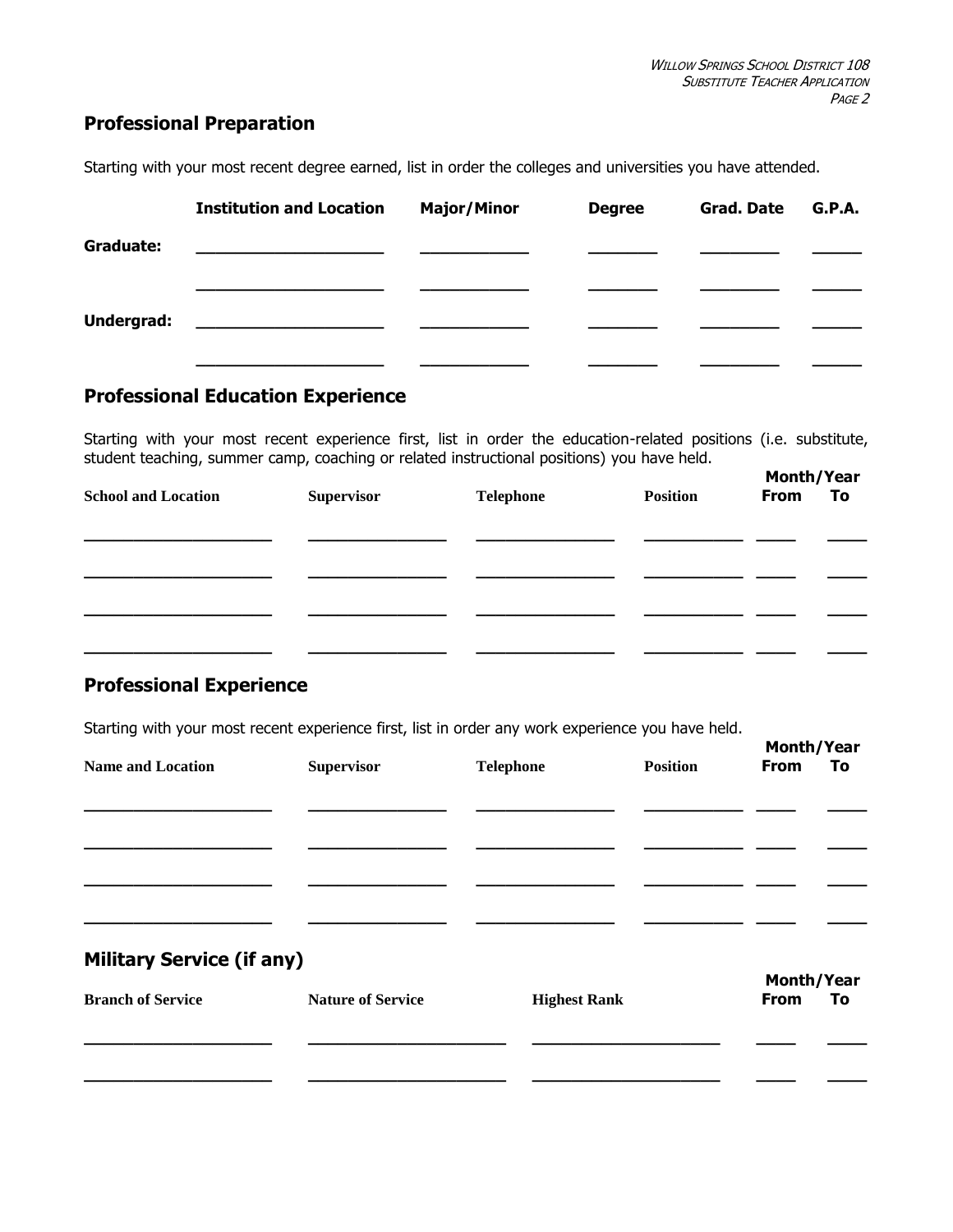# **Certification**

Please list all educational certifications held.

| <b>Certification Description</b>                                                             | <b>Type</b> | <b>State</b> | <b>Grade/Subject</b> |
|----------------------------------------------------------------------------------------------|-------------|--------------|----------------------|
|                                                                                              |             |              |                      |
|                                                                                              |             |              |                      |
| <b>Recognition-Honors, Awards, Publications</b>                                              |             |              |                      |
|                                                                                              |             |              |                      |
|                                                                                              |             |              |                      |
| <b>Professional Organizations and Activities</b>                                             |             |              |                      |
|                                                                                              |             |              |                      |
|                                                                                              |             |              |                      |
| <b>Community Leadership Activities</b>                                                       |             |              |                      |
|                                                                                              |             |              |                      |
|                                                                                              |             |              |                      |
| <b>References</b>                                                                            |             |              |                      |
| Please list the names of four persons who know of your professional work and qualifications. |             |              |                      |
| <b>Name</b>                                                                                  | Position    | Phone        | <b>Address</b>       |
|                                                                                              |             |              |                      |
|                                                                                              |             |              |                      |